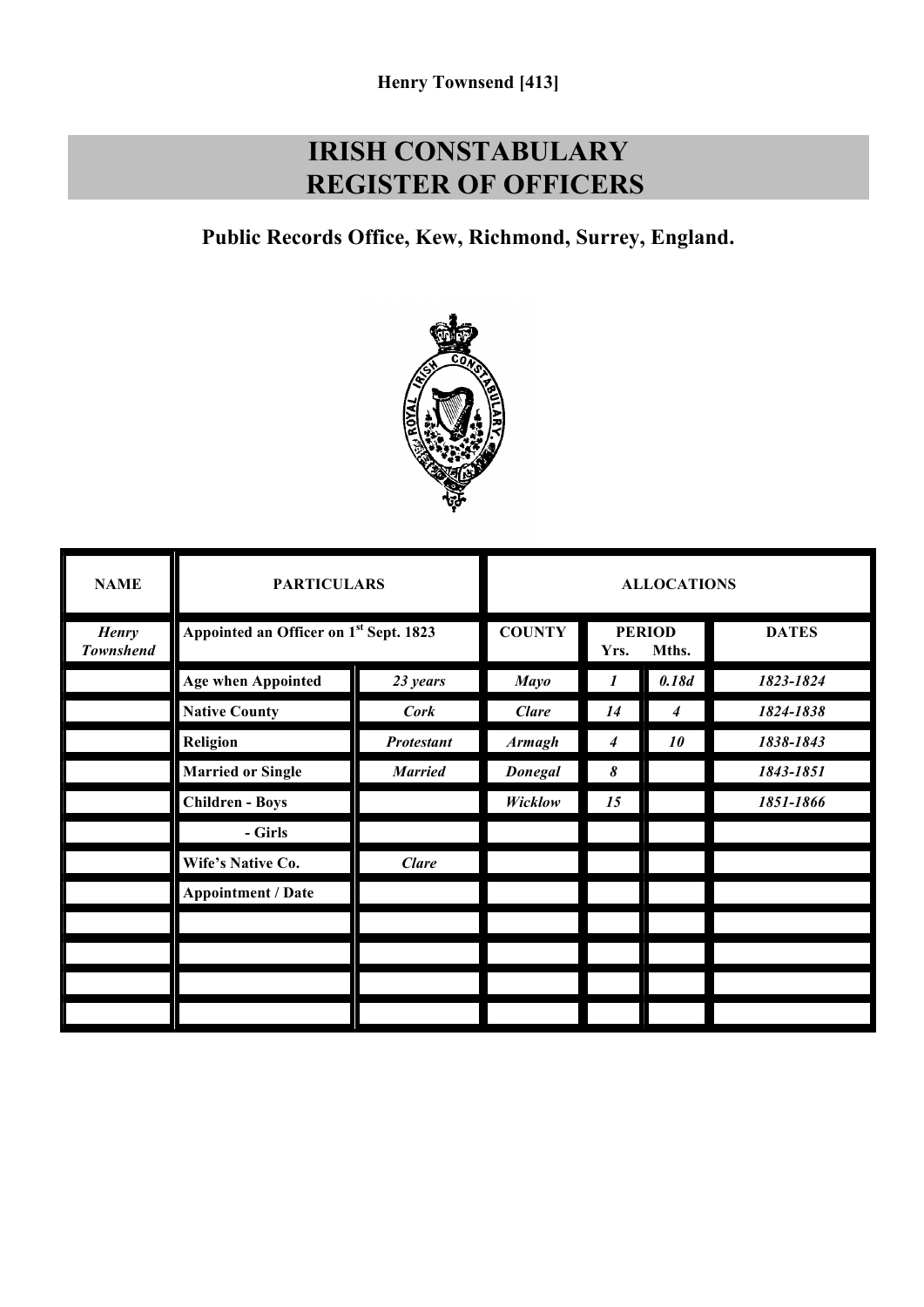## **IRISH CONSTABULARY REGISTER OF OFFICERS**

## **Public Records Office, Kew, Richmond, Surrey**

| <b>PUNISHMENTS AND</b><br><b>ADMONITIONS</b>                                                                                                                                                                                                                                                                                                                                                                                                                                                                                                                                                                                                                                                                                                                                                                                                                                         | <b>SERVICE</b><br><b>IN EACH GRADE</b> |             | SERVICE IN THE ARMY, NAVY, OR<br>ANY OTHER PUBLIC SITUATION. |  |  |  |  |
|--------------------------------------------------------------------------------------------------------------------------------------------------------------------------------------------------------------------------------------------------------------------------------------------------------------------------------------------------------------------------------------------------------------------------------------------------------------------------------------------------------------------------------------------------------------------------------------------------------------------------------------------------------------------------------------------------------------------------------------------------------------------------------------------------------------------------------------------------------------------------------------|----------------------------------------|-------------|--------------------------------------------------------------|--|--|--|--|
|                                                                                                                                                                                                                                                                                                                                                                                                                                                                                                                                                                                                                                                                                                                                                                                                                                                                                      | <b>GRADE</b>                           | <b>DATE</b> | Served nearly two years in the West                          |  |  |  |  |
|                                                                                                                                                                                                                                                                                                                                                                                                                                                                                                                                                                                                                                                                                                                                                                                                                                                                                      | Sub-Constable                          |             | <b>Carbery Armed Association previous to</b>                 |  |  |  |  |
|                                                                                                                                                                                                                                                                                                                                                                                                                                                                                                                                                                                                                                                                                                                                                                                                                                                                                      | <b>Acting Constable</b>                |             | joining the Constabulary                                     |  |  |  |  |
|                                                                                                                                                                                                                                                                                                                                                                                                                                                                                                                                                                                                                                                                                                                                                                                                                                                                                      | Constable                              |             |                                                              |  |  |  |  |
|                                                                                                                                                                                                                                                                                                                                                                                                                                                                                                                                                                                                                                                                                                                                                                                                                                                                                      | 2 <sup>nd</sup> Head Constable         |             |                                                              |  |  |  |  |
|                                                                                                                                                                                                                                                                                                                                                                                                                                                                                                                                                                                                                                                                                                                                                                                                                                                                                      | <b>1st Head Constable</b>              |             |                                                              |  |  |  |  |
|                                                                                                                                                                                                                                                                                                                                                                                                                                                                                                                                                                                                                                                                                                                                                                                                                                                                                      | Cadet                                  |             |                                                              |  |  |  |  |
|                                                                                                                                                                                                                                                                                                                                                                                                                                                                                                                                                                                                                                                                                                                                                                                                                                                                                      | 3rd Sub-Inspector                      |             |                                                              |  |  |  |  |
|                                                                                                                                                                                                                                                                                                                                                                                                                                                                                                                                                                                                                                                                                                                                                                                                                                                                                      | $2nd$ Sub-Inspector                    |             |                                                              |  |  |  |  |
|                                                                                                                                                                                                                                                                                                                                                                                                                                                                                                                                                                                                                                                                                                                                                                                                                                                                                      | 1 <sup>st</sup> Sub-Inspector          | 1/9/1823    |                                                              |  |  |  |  |
|                                                                                                                                                                                                                                                                                                                                                                                                                                                                                                                                                                                                                                                                                                                                                                                                                                                                                      | 3rd County Inspector                   |             |                                                              |  |  |  |  |
|                                                                                                                                                                                                                                                                                                                                                                                                                                                                                                                                                                                                                                                                                                                                                                                                                                                                                      | 2 <sup>nd</sup> County Inspector       | 4/7/1832    |                                                              |  |  |  |  |
|                                                                                                                                                                                                                                                                                                                                                                                                                                                                                                                                                                                                                                                                                                                                                                                                                                                                                      | <b>1st County Inspector</b>            | 4/5/1851    |                                                              |  |  |  |  |
|                                                                                                                                                                                                                                                                                                                                                                                                                                                                                                                                                                                                                                                                                                                                                                                                                                                                                      |                                        |             |                                                              |  |  |  |  |
| <b>REMARKS</b><br><b>Circumstances under which left the Constabulary Force</b>                                                                                                                                                                                                                                                                                                                                                                                                                                                                                                                                                                                                                                                                                                                                                                                                       |                                        |             |                                                              |  |  |  |  |
| Cautioned by the Government as to his conduct - July 1843.<br><b>Admonished 19/11/1840.</b><br>Ordered to Dublin to account for his insubordinate behaviour.<br>Admonished for his conduct towards another Sub Inspector - October 1843.<br>Admonished for his inattention $-2$ November 1843.<br>Severely admonished for recommending a favourable promotion over the heads of deserving constables - 9 November 1843.<br>Severely admonished for carelessness - 8 December 1847.<br>Admonished for neglect of the Inspector General's Order - 1 November 1848.<br>Conduct extremely unsatisfactory - 24 November 1848.<br><b>Admonished 23 June 1851</b><br>Unfavourable minute of Inspector General - 1 April 1852<br>Explanation most unsatisfactory - 1 July 1852.<br>Threatened with removal to another county $-3$ September 1855.<br>Retired on full pay $-1$ February 1866. |                                        |             |                                                              |  |  |  |  |

**Extract from Samuel Lewis' Topographical Directory 1837**

**COBH or COVE**, commonly called the COVE of CORK, a sea-port, market, and post-town, partly in the parish of CLONMELL, but chiefly in that of TEMPLEROBIN, in the Great Island, barony of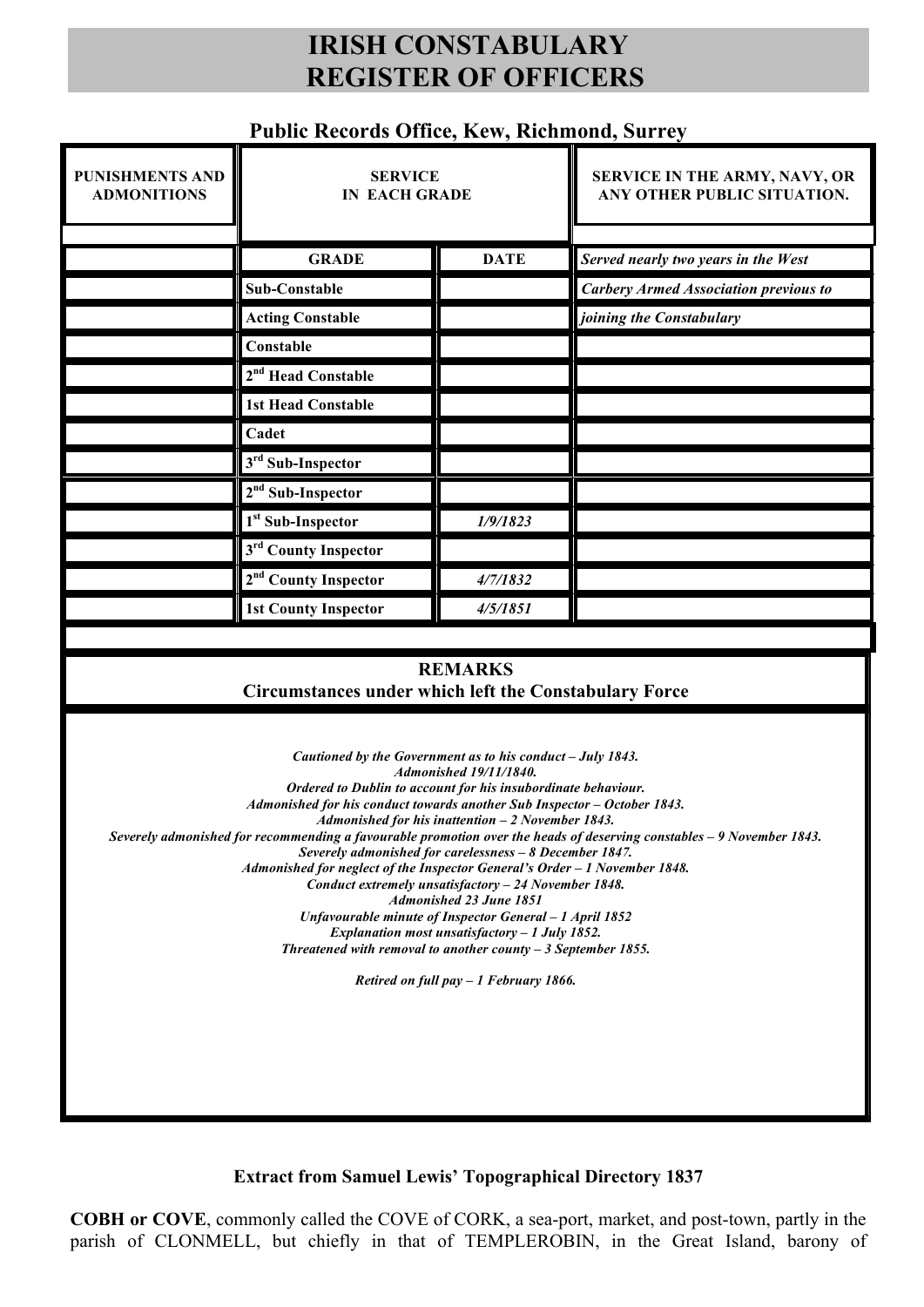BARRYMORE, county of CORK, and province of MUNSTER; containing 6996 inhabitants. By way of Passage, crossing the ferry, it is only 9 1/2 miles (E. S. E.) from Cork; but overland, by way of Foaty, it is 14 1/4 miles from that city, and 133 miles (S. W. by S.) from Dublin. It is situated on the north side of Cork harbour, in lat. 54° 51', and lon. 8° 18' 45". The progress of Cove has been very rapid. So recently as 1786 it was a small village, consisting of a few scattered houses inhabited by the tide-waiters and pilots of Cork, and some miserable cabins occupied by fishermen; at present it is a large and handsome town, comprising nine large and several smaller streets. The great increase of its population principally arose from its convenient situation for the shipping in Cork harbour, in which, during the French war, 600 sail of merchant vessels have been at anchor at one time, and 400 sail have left the harbour under convoy in one day. These great fleets always lay immediately in front of the present town, and many of them within half a cable's length of the shore. It has also been greatly benefited by the erection of Carlisle and Camden forts; Martello towers on Great Island, Haulbowline, and Ringaskiddy; and by the bomb-proof artillery barracks on Spike Island. In addition to this, Haulbowline was fortified and made the ordnance depot, and the Lords of the Admiralty made it the only naval victualling depot in Ireland; and Rocky Island was excavated and made the chief gunpowder magazine for the southern part of the kingdom. It was also the place of embarkation for troops ordered on Foreign Service, and the station of an admiral. The great expenditure of money for these works, and for the supply of provisions and other requisites for the shipping in the harbour, caused many persons to settle here, and the number was increased by the visits of invalids and persons of fortune, who were attracted by the salubrity of its climate and the beauty of its situation in the finest harbour in Europe. Cove is built on the side of a clay-slate hill, on the south shore of Great Island, which rises from the water's edge, and being very steep, the streets, which are parallel to the shore, rise tier above tier, and being backed by the high grounds of the island, present a very picturesque view from the entrance to the harbour. The principal streets are nearly level, and those that connect them wind so gradually as greatly to diminish the apparent steepness of their ascent. The houses in the main streets are mostly large and well built of stone, and many of them faced with slate; the streets are all wide, clean, well paved, and abundantly supplied with water from springs in the clay-slate. The principal market is on Saturday, but there is one held daily, which is abundantly supplied with fish, vegetables, meat, &c. A large and handsome market-house, consisting of a centre and wings, was erected by the late J. Smith Barry, Esq., in 1806: the centre is appropriated to the sale of fish and vegetables, the west wing to the storing and sale of potatoes, and the east wing is fitted up as shambles. The post is daily and yielded revenue of £977 when the last return was made to parliament. There is a constabulary police barrack; and a chief coast-guard station, the head of the district, which includes Cove, Ballycroneen, Poor Head, the lighthouse, East Ferry, Cork, Crosshaven, and Robert's Cove. Petty sessions are held every week; and there is a small prison of two cells for the temporary confinement of offenders. Near the western entrance to the town is a large and handsome pier, erected in 1805, at a cost of £20,000, and connected with it are very capacious quays. Here is a building called the Boarding Station, occupied by tide-waiters and other custom-house officers of Cork. The views round Cove are extremely beautiful. Beyond the harbour, on the east, are Rostellan, Castle-Mary, and the vale of Cloyne, with its ancient cathedral and round tower; to the south is the capacious bay, with its numerous ships, noble entrance, lighthouse, and forts; on the west is Ringaskiddy with its Martello tower, Carrigaline with its noble estuary, and the broad entrance to the Lee; and on the north are the high lands of Great Island, which shelter the town of Cove in that direction. Near the town are several elegant mansions, marine villas, &c, which are more particularly noticed in the article on Great Island. The celebrated regatta of Cove takes place in July or August: the prizes are numerous and valuable, and many of the best yachts in Ireland, with some from England and Scotland, attend its celebration. Near the custom-house quay is a splendid edifice in the Italian style, built by the Yacht Club and occupied by its members during the regatta season. The parish church of the union of Clonmel and Templerobin is on an elevated site in the centre of the town: it is a large and elegant edifice, in the early English style of architecture, with stained glass windows, and was built in 1810, by aid of a loan of £2000 from the late Board of First Fruits. Near it is a R. C. chapel, which was enlarged in 1835. There is also a small place of worship for Wesleyan Methodists. The parochial schools are large neat buildings, erected by subscription on land given by Lord Midleton, who is an occasional donor; they are under the Kildareplace Society, but are supported by subscription. An infants' school has existed here about three years, and is supported by subscription: a school-house is being built for it near the parochial schools; and a very large building for a national school is also in progress of erection, partly at the expense of the National Board, and partly by a bequest of £25 per annum left by W. Lynch, Esq., in 1831. There are a fever hospital and a dispensary, and a military bathing hospital for the province of Munster. There is a parochial alms-house for twelve poor Protestants, each of whom receives 2s. 6d. weekly from the Sunday